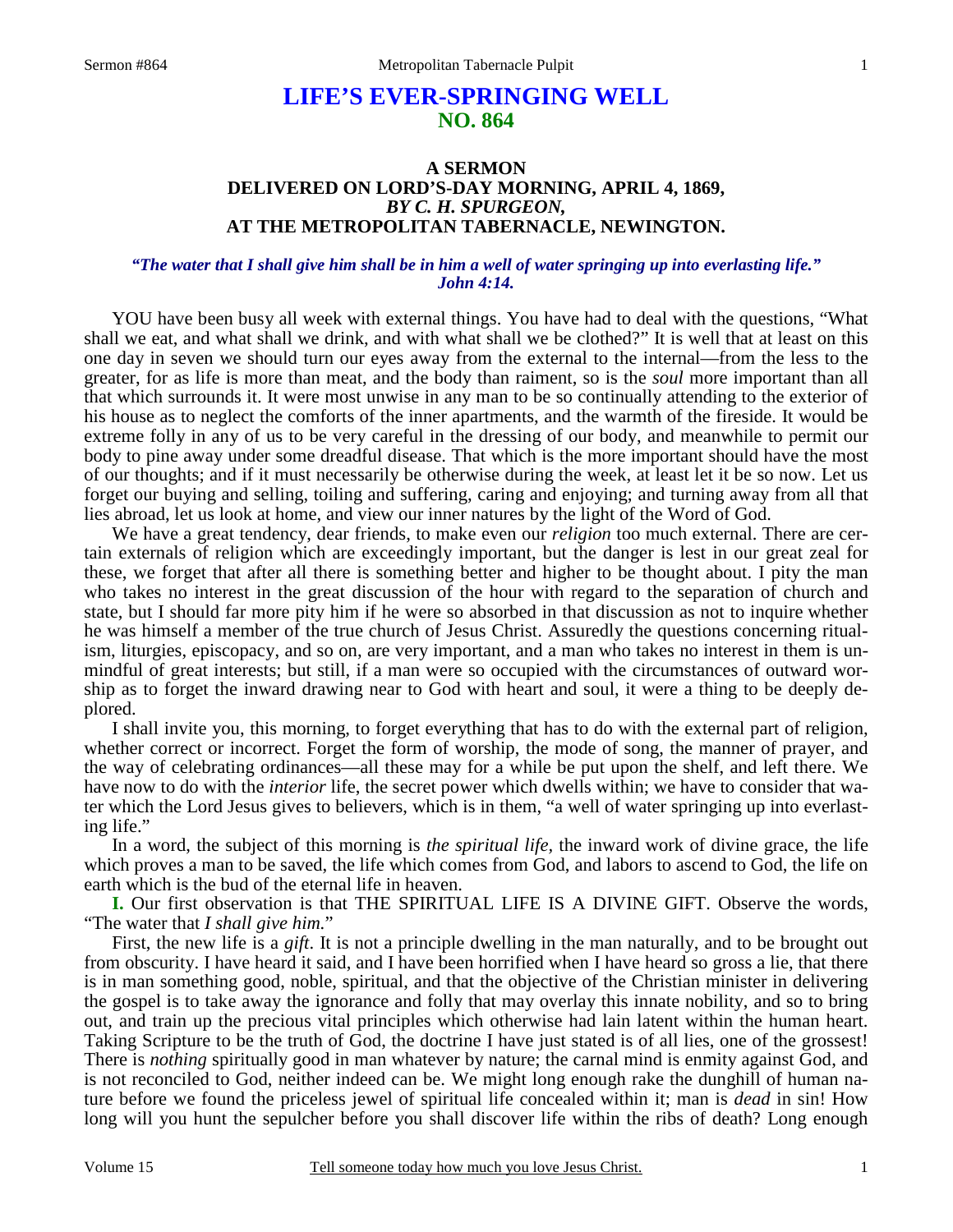may you ransack yonder moldering bones in the cemetery before you shall discover the germs of immortality within the ashes of the departed. If man were but faint, we might perhaps, by a sort of spiritual friction or electricity, arouse him to life; if he were lying in a state of coma, we might by some gracious surgery, at length rekindle the embers, and make the life burn forth in its strength. But when we are informed, over and over again, by the Holy Spirit Himself that man is not only *dead*, but that he is *corrupt—*where is the hope of finding life within him?

 The living and incorruptible seed of divine grace is a gift because it is not produced in men by efforts of their own, through the imitation of good example, or through early instruction, or gradual reform. Though for centuries the dead should be located in the neighborhood of the living, they will not, thereby, come to life. The example of life is lost upon dead men! For many a day might you read a homily upon life in the ears of the corpse before you shall thereby cause the skeleton to make any effort towards vitality. In fact, efforts after life are efforts of life; life is where there is a desire *for* life; life is already, in a measure, kindled in that heart where there is a true and sincere effort made to lay hold on eternal life. Life, *spiritual life*, is a *gift*, wholly a gift. It is given according to the good-will and purpose of God. If the Lord gives the new life to some, and not to others, He is perfectly free to do as He wills with His own. Gifts are not regulated according to the law of debts. If God owes to any man eternal life, he shall have it, for God will be debtor to no man, but He owes nothing to sinful man but divine wrath, and if He chooses according to His good pleasure to give a new and spiritual life to His elect, none shall dare to question Him, or say to Him, "What are You doing?" The divine challenge is, "May I not do as I will with My own? Is your eye evil because Mine is good?" The spiritual life which is possessed by any man was given to him as the result of an eternal purpose on God's part, framed absolutely according to His sovereign good will and pleasure—concerning which He has Himself told us, that He will have mercy on whom He will have mercy, and He will have compassion on whom He will have compassion. This life is never received in any other way than as a *gift*. It is not obtainable in any other way but as a gift, and coming as a gift, it always illustrates the sovereign rights of God to give or to withhold as may please Him.

 Now, I said that it is not only a gift, but according to the text it is *a divine gift*. Christ has put it—"the water that I shall give him," by which we are to understand that Jesus Christ does not give us the Inner life apart from the Father and the Holy Spirit, but that still He does give it. The fact is that the Father causes spiritual life in us in some respects, for He has begotten us again unto a lively hope by the Resurrection of Jesus Christ from the dead. As we are the children of God the Father, we therefore salute Him by the name, "Abba, Father." But this life also comes to us through Jesus Christ. "In Him was life and the life was the light of men." He is the medium of life; it is as the *result* of His atoning sacrifice that we receive it; it is when by faith we look to Him, that we begin to live, and it is in proportion as we live upon Him that we enjoy true life. At the same time, this life comes to us from the Holy Spirit, and is a result of the Holy Spirit's graciously dwelling in us. He consecrates our hearts into a temple; He resides within our spirits. Then we, who once were dead, are made to live; it is the indwelling of the Holy Spirit within the soul which is the great secret source and spring of the divine grace which wells up within us, and causes us to live in the life of Christ.

 Observe, then, if you or I would be real and true Christians, renewed and quickened into celestial life, we must receive a mysterious life from God Himself as a *gift*. Take this doctrine to be true, and what is the practical lesson of it but this? If this day I tremble lest I have it not, let me learn the way by which this life must come to me if it comes at all; certainly not by my own striving and struggles in the way of merit, for it is represented not as a reward, but as a *gift;* certainly not by any power of my own apart from God, for it is spoken of as coming from Jesus Christ, and not as growing out of human nature. What, then, had I better do than make a solemn appeal to the mercy of God? This is the only attribute which smiles upon me; justice awards me nothing but death; grace alone can bring me life! If the Lord should refuse the living water to me, I could not complain, but His name is love, and I know that He has made a promise that whoever believes in Him shall not perish, but have everlasting life. Let me come as an undeserving sinner, then, this day, and appeal to the bounty of God, and ask Him for His name's sake, and for His mercy's sake, to have pity upon me! Some of you think, perhaps, because you have been to a place of worship from your youth up, and have been doing your best to lead reputable and respectable lives, that perhaps you shall obtain salvation as a matter of course; but it is not so. You must learn that saving grace can only come to you as the *gift* of mercy—to that end you must feel that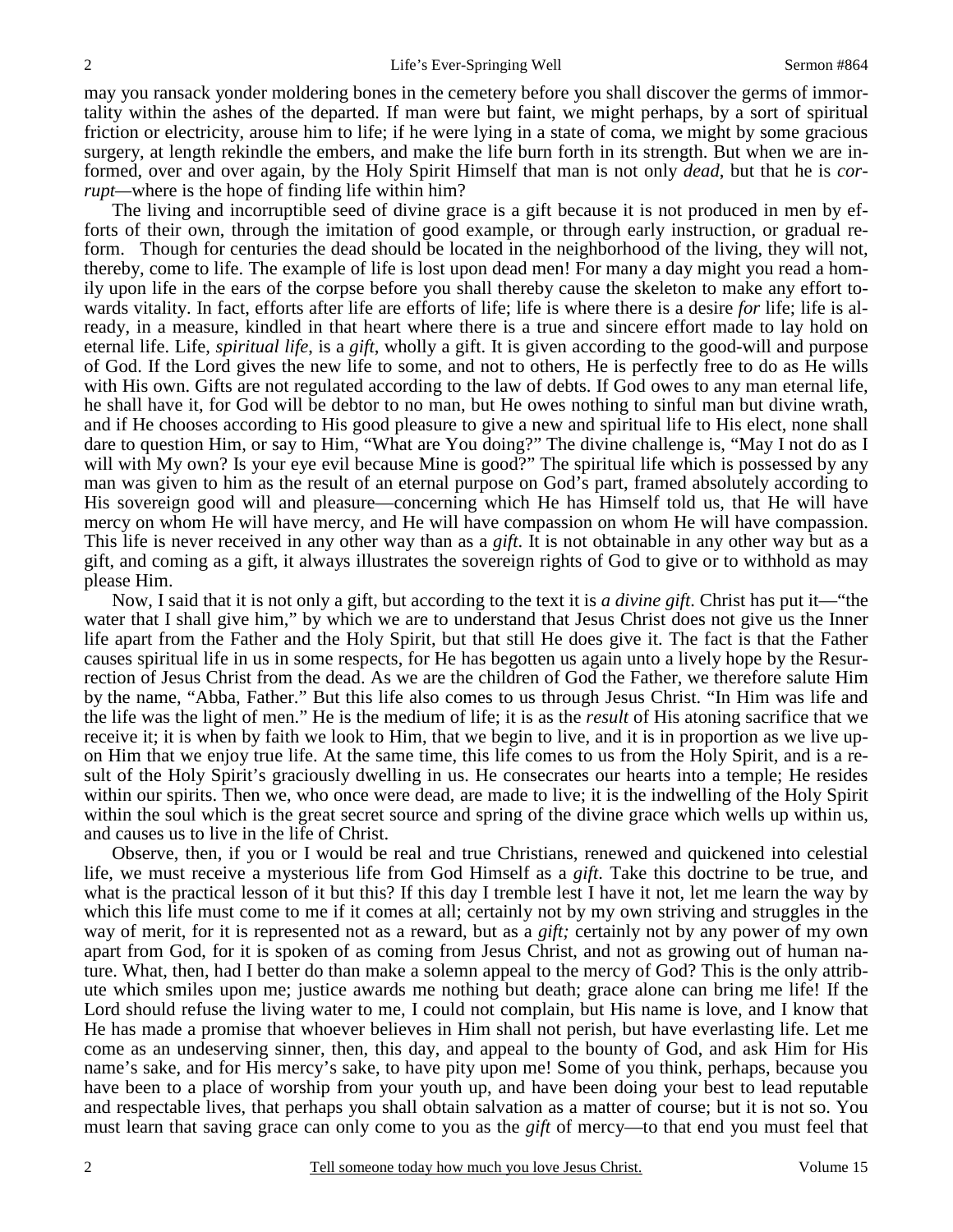you do not deserve any good thing from God, and you must confess your unworthiness, as I beseech you to confess it this morning. You must turn to the Lord your God with penitential confession on your lips, and pray Him in all His infinite compassion to give to you a life which you cannot create for yourself, and cannot find within yourself, but which He alone can bestow according to the riches of His mercy in Christ Jesus. I wish not, this morning, to preach mere dry doctrine which may seem to be an iron bar to shut up a sinner in the prison of despair, but, rather, I desire to turn this truth of God to a practical and stimulating purpose. You sinners, seek the favor of your offended God in Christ Jesus, for He is the Lord and giver of life, and your quickening must come from Him, and from Him alone!

**II.** Secondly, we gather from the text that the principle which makes the Christian is something IN-WARD AND PERSONAL. "The water that I shall give him shall be *in* him." *"In* him." Put the emphasis on another word, and we get another sense, "In *him,"* that is, in the man himself.

 The worth of true religion, like the value of gold, prompts men to counterfeits. Where there is a life within, it naturally shapes for itself some kind of outward manifestation. Unconverted men find it too much trouble to look after the *inward* life, so they take an easier method, and carefully imitate its outward manifestation. If a man who really fears God does this and that, then, although they do not sincerely fear the Lord, they count it decorous to do the same. Do they suppose that it is as easy to deceive the Lord as to satisfy themselves, or having the imitation of godliness, are they satisfied to inquire no further, and to rest without the reality? Many of the superstitions which encrust the Christian religion have, no doubt, taken their rise from some harmless eccentricities on the part of really gracious men. In them a practice might be pardonable, and possibly commendable, which in others, who have not their holy zeal, has degenerated into a vain oblation. life demands, and should be allowed great latitude of methods in its display—even Siamese twins, dwarfs, and giants must not be slain, but to set up mere monstrosities of life as *models* is ridiculous! We can endure the odd ways of a really fervent lover of Jesus, but the mere wax-work of superstition is not to be tolerated. I frequently see persons coming into a place of worship looking into their hats, or shading their eyes with their hands, as if they were praying to God to grant a blessing on what they were about to hear. But I suppose in three cases out of four, they are doing nothing of the sort; it is only because it happened to be the custom with some good people thus to pray, that, therefore, formalists must pretend, at any rate, to do the same. In days gone by, certain Christian people set apart days of fasting, and then, in due time, everybody took to a course of salt fish. True Christians love the cross of Christ; therefore formalists must wear crosses of wood or ivory on their bosoms. If earnest believers practice true family prayer, others must sham the doing of it, though their heart is not in it. There is no Christian practice, there is no Christian habit but what has been, or will be before long, imitated by people who have no vital godliness whatever! If there is no good cheer within, at least the landlord will hang out a sign. If there is no kernel, men put up with the shell. Let all washers of the outside of cups and platters remember that true religion is not an outward, but an *inward* thing; it is not a matter of the surface, but of the core of our nature; it is not a robe to be put on, and to be taken off; it is a *life*, an *inward* principle which becomes a part of the man's self! And if it is not so, it is not real at all. "The water that I shall give him shall be *in* him."

 How like to a Christian a man may be, and yet possess no vital godliness! Walk through the British Museum, and you will see all the orders of animals standing in their various places, and exhibiting themselves with the utmost possible propriety. The rhinoceros demurely retains the position in which he was set at first; the eagle soars not through the window, the wolf howls not at night. Every creature, whether bird, beast, or fish, remains in the particular glass case allotted to it; but you all know well enough that these are not the creatures, but only the outward semblances of them! Yet in what do they differ? Certainly in nothing which you could readily *see*, for the well-stuffed animal is precisely like what the living animal would have been; and that glass eye even appears to have more of brightness in it than the natural eye of the creature itself; yet you know well enough that there is a secret inward something lacking, which, when it has once departed, you cannot restore. So in the churches of Christ! Many professors are not living believers, but stuffed believers, stuffed Christians! There are all the externals of religion—everything that you could desire, and they behave with a great deal of propriety, too; they all keep their places, and there is no outward difference between them and the living, except upon the vital point, the life which no power on earth could possibly confer! There is this essential distinction—the *life* is absent. It is almost painful to watch little children when some little pet of theirs has died, how they can hardly realize the difference between death and life! Your little boy's bird moped for a while upon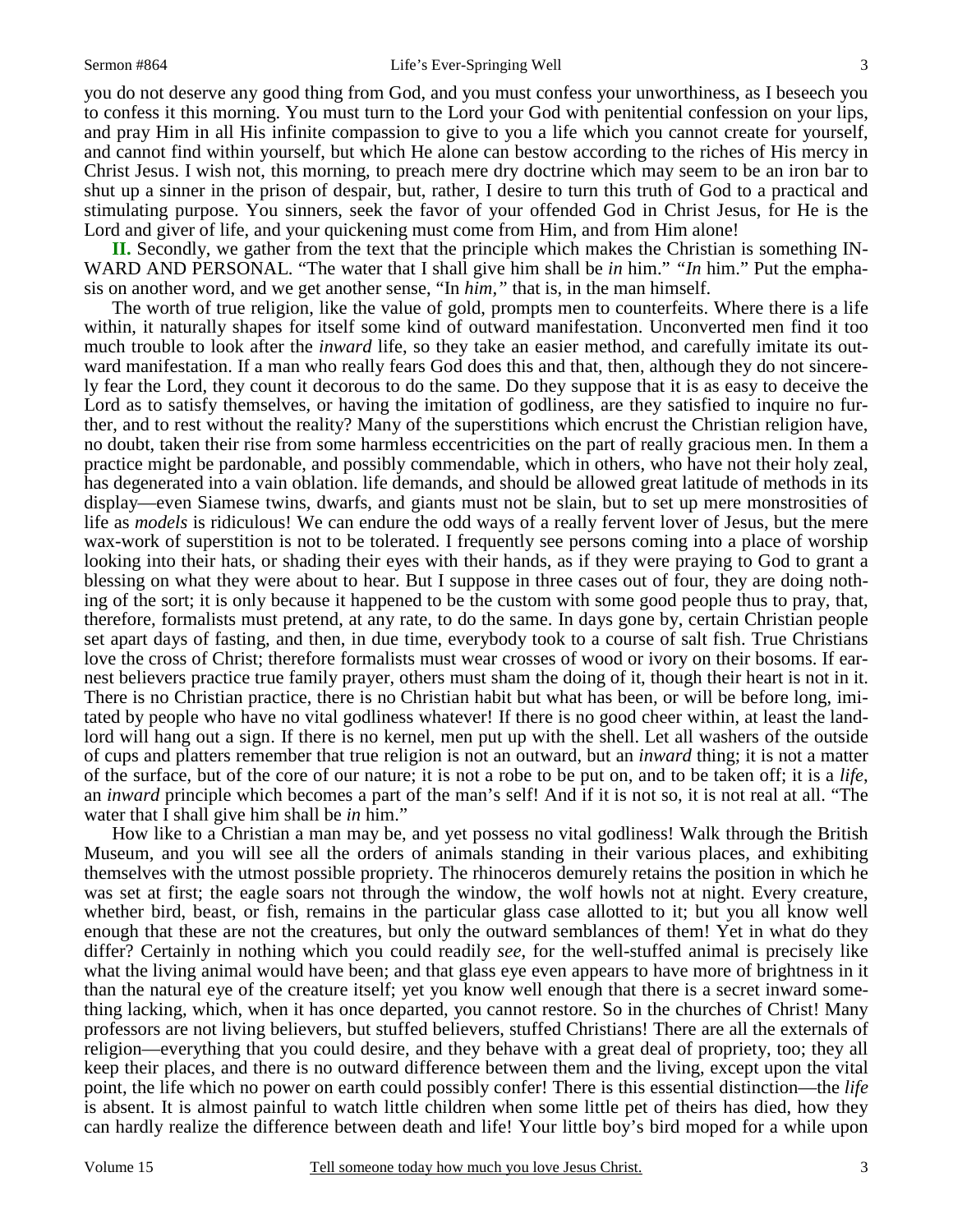its perch, and at last dropped down in the cage—do you not remember how the little fellow tried to set it up, and gave it seed, and filled its glass with water; and was quite surprised to think that birdie would not open his little eyes for his friend as it did before, and would not take its seed, nor drink its water? Ah, you had at last to make him know that a mysterious something had gone from his little favorite, and would not come back again. There is just such a *spiritual* difference between the mere professor, and the genuine Christian. There is an invisible, but most real indwelling of the Holy Spirit—the absence or the presence of which makes all the difference between the sinner and the saint!

 Beloved, as Saving grace is an inward thing, so I also remark that it must be a *personal* matter; the presence of life in 50 relatives of a family is of no service to the 51<sup>st</sup> person if he is dead. If in the midst of this vast congregation there should be one dead person, the existence of life in us all could have no power whatever to resuscitate that corpse. Everybody knows that is true, and the remark is therefore trite, but everybody does not appear to perceive that in religion the same statement is correct! "We are all Christians"—that is the common talk—"Why, we belong to a Christian nation—are we not born Christians?" Or, "Surely we must all be right; we have always attended our parish church, and is not that enough?" Or, with some, "Our parents were always godly; we were born into the church, were we not? Did they not take us up in their arms when we were little, and make us members of Christ? What more do we need?" Our solemn answer is that all the religion which is not *personal* is vain and void! Men have no spiritual birthrights which can take them into heaven that come to them by the way of the *flesh*, for that which is born of the flesh is flesh! All covenant heritages come by the new birth; we are not heirs of God after the flesh, but by the Spirit; you must be born of the Spirit in order to partake of spiritual things, and if you are not so born, there is no truth of God that you need more to hear than this, "You must be born-again." All the virtue that adorned your ancestors cannot save you; the divine grace that was in your grandmother, Lois, or your mother, Eunice, can be of no good to you unless you are a Timothy and love the Scriptures for *yourself!* Unless you *repent* and heartily believe in Jesus Christ, you might as well, perhaps better, have been a Caffer than a Christian! Unless you yourself, lay hold on eternal life, you might as well be a street Arab as the son or the daughter of the godliest saint in our Zion! The water which Jesus gives us must be in each of us if we would be saved.

 I shall now pause again, and invite you to heart-searching, for my one objective is to be practical, and to deal with each one personally. Dear hearer, what about this matter? How fares it with you? Have you this life within you? I do not ask, "Have you been baptized?" I make no inquiry about whether you have taken the communion of late. Have you within you a life which only God can give? Is your religion only a thing of saying prayers, and reading chapters, and singing hymns, or is it a life? Come, now, suppose there were no churches, no chapels, no sermons, no assemblies for worship, would you still be a Christian? Have you a secret something within you which cannot be weighed in the scales, nor measured, nor comprehended in the balance? Have you a secret something within you which the eagle's eyes have not seen, and which the lion's whelps have not discerned—a secret inner life which philosophy cannot detect, which carnal reason will not perceive, but which is most sure and true—the incorruptible seed within your soul? Have you a life within you, strange, unearthly, and supernatural? Do your prayers come from *within?* Do your praises well up from the deeps of your spirit? Have you had personal dealings with God? Say, have you ever told Him your sins out of a broken heart? Have you looked to Jesus with tearful but believing eyes, and for yourself rested on Him? For oh, remember, as surely as this Book was written by the finger of God, so is it true that you can never enter heaven unless you have within your own heart the Holy Spirit dwelling there, and unless you are yourself renewed in the spirit of your mind. "Except you be converted and become as little children, you cannot enter into the kingdom." You must be born-again! How is it with you? God help you to search yourself, and give a just and true answer.

**III.** We must pass on to a third point which is clearly in the text. The inward principle which Christ implants within those who are His is a VIGOROUS AND ACTIVE PRINCIPLE.

 "The water that I shall give him shall be in him a well of water *springing up*.*"* Not a pool of water standing still, and becoming stagnant, nor even a stream of water gently gliding on—but a spring perpetually forcing itself *upward*. You have seen springs at work, and you have noticed that they never cease, they never pause—there is never a moment in which they are quiet. Let all things else change their occupation, the spring could fairly say*—* 

*"Men may come, and men may go,* 

4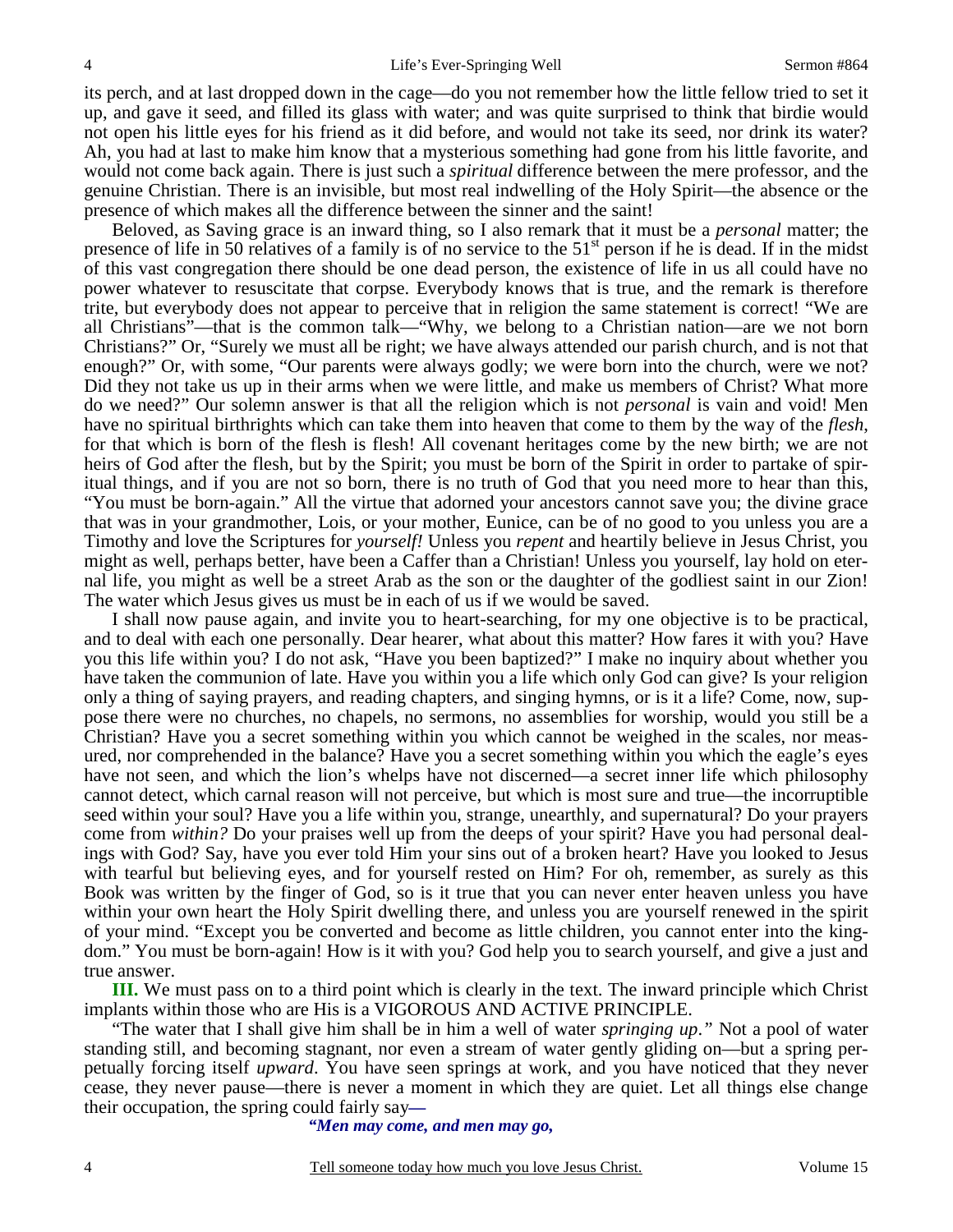#### *But I go on forever."*

In the silent night watches, when no eyes gaze upon them, the springs bubble on, and when the hot and broiling sun is parching the meadows, cool and clear are the ever-flowing springs. Springs are in perpetual motion, and no known power can stop them. If for mischief heaps of rubbish are piled upon them, they somehow percolate the mass, upheave, and find a vent for themselves at last, for their force must win a course for itself. So brothers and sisters, when God puts the New life into a man, it is a very active and vigorous principle. How have I seen divine grace well up from under a mass of ignorance; the man hardly understood the gospel, but yet he had a love to Christ, and that love displayed itself despite his defects. Even when a man falls into error, if divine grace is in his heart, it will yet reveal itself. Even in the case of Romanists, where there has been a true and genuine love to Christ, it is apparent in their looks to every candid spiritual eye; though all around it is the desert of superstition, the gracious heart, like a wellhead, makes a little verdure, and creates a few lovely flowers which none could disdain. We have known persons who could not read the Scriptures, and have, therefore, had very crude notions of what the doctrines of the gospel were, and have, in fact, been much misled, and much mistaken, to their own sorrow and injury, but yet, for all that, God the Holy Spirit being in them, they have shown a crystal life like sparkling well water for purity. How am I to account for it that there have been men of every extreme of doctrine, from Dr. Hawker down to Fletcher of Madeley, men ranging from semi-Pelagianism right up to the verge of Antinomianism, who nevertheless were so eminently holy, that one has hardly room for selection, because they have been equally seraphic, equally consecrated to Christ? Their doctrinal sentiments were so divergent that in some of their minds it is clear that there must have been much confusion, but the life-Spring within was not to be stopped by the rubbish of their misapprehensions, and through all their mistakes of doctrine, the divine life came welling up in all its delightful purity, and produced its legitimate results! God forbid we should foster ignorance or that we should for a moment settle down quietly under any errors of creed, but still it is a delightful thought that the Inner life is not destroyed by our misapprehensions or lack of knowledge, but still gushes upward a vigorous and powerful principle, overcoming all.

 The divine life is such a thing of force that surrounding circumstances do not operate upon it as you might have supposed. In frosty weather, when we have seen the rivers frozen across, we have been told by peasants that the old springhead on the side of the hill was flowing on the same as ever. Decorated with icicles up to the edge of the old spout, still the stream gushes out! So a Christian may be placed in the worst imaginable circumstances; he may live in a family so ungodly that the name of Christ is only used to blaspheme with; he may scarcely ever meet with a Christian associate; he may even be denied the means of grace, the Bible itself may be taken from him, but if the Inner life is there, such is its native heat that you cannot freeze it; such is its constant force and power, that it will continue flowing! It might have been happier with the man; it certainly would have been more for his comfort and usefulness, if he had been under other conditions. But here is joy for our heart to recollect that under the worst possible conditions such is the energy of the divine grace which God implants, that it will continue to spring upward into everlasting life!

 Brothers and sisters, pause a minute to remember that the life which Jesus Christ places in our souls is one which passes through the most severe ordeals, and yet survives them. Some of you have been in acute bodily suffering, but your love to Christ was not destroyed by that long period of sickness. You have been very poor, but your faith made you rich. You have been slandered—a trial always hard to bear—but your heart was not broken; you still maintained and upheld your integrity. Perhaps you have been under desertions of God's Spirit, which are worst of all: the light of the divine countenance has been hidden from you—still you have said, "Though He slay me, yet will I trust in Him." And when you have walked in darkness, and seen no light, you have still continued to trust in God. Rough usage from God's hand is a severe trial to the life of the true-born Christian, and yet it is a trial in which the true Christian life has triumphed a thousand times, and it has come forth out of the furnace like gold seven times purified. No afflictions, however severe, can separate the child of God from Christ; none of the trials which surround the believing heart can stamp out the vital spark of heavenly flame.

 Temptations, too, how frequently they threaten to devour our spiritual life! Have not some of you known temptations of so severe a character, that you would not like to communicate them to your closest friends? Or, there have been times with some of us, when the temptation which has beset us has been perfectly horrible, devilish. We have stood still and wondered with amazement how such a thing could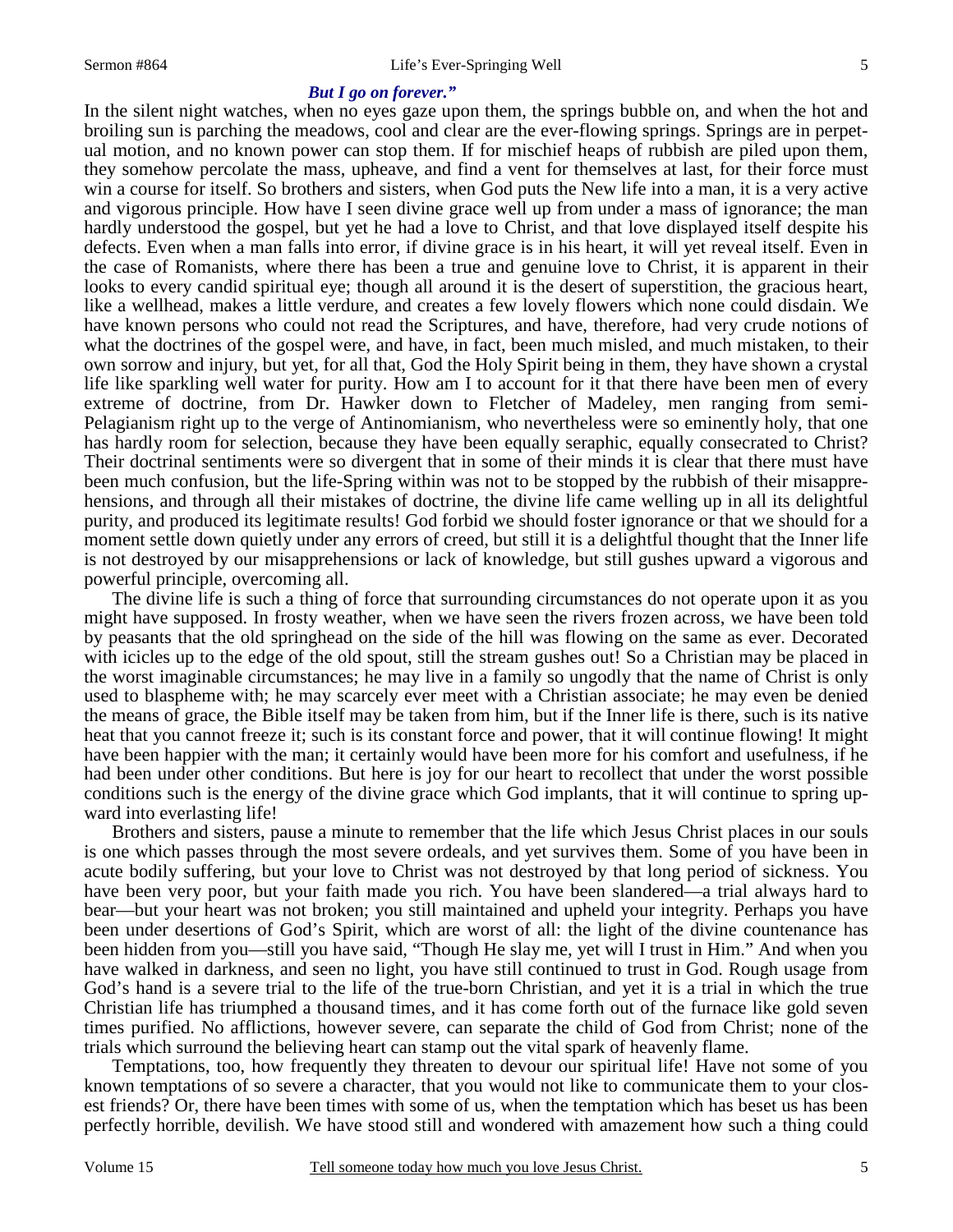be suggested to us, and on the other hand, how we have marveled that we came out of it untouched, without the smell of fire having passed upon us! Ah, there may be temptations yet to assail us of which we have not dreamed. Satan is studying us, he knows most of our weak points already, every day he is considering the Lord's servants to see where will be the best joint in their armor through which to send a poisoned arrow—and he will probably assail us from some fresh quarter in a way quite new to us. But here is the blessed part of it—let man cast what rubbish he may or will into a running spring, the spring will still, by degrees, purify itself and eject the filth, and still continue to flow; and so will the truly living Christian—whatever may be the temptations that would beset him, his life within him will conquer all, to the praise and the glory of divine grace. If afflictions and temptations thus are overcome, so is it with prosperity. Many a professed Christian has been ruined by his prosperity; when the man was poor, he was well enough, but when he grew rich, then he did not like to associate with the poor saints, he carried his head much too high to enter the gates of heaven. Alas! Alas! Alas, prosperity! If adversity has slain its thousands, you have slain your ten thousands! Garnished as you are with gold and silver, yet are your robes purple with the blood of men who have fallen, slain under you, but the genuine Christian is not destroyed by his prosperity. He might be rich as Croesus, yet would he serve his God; he might be wrapped in purple and fine linen and fare sumptuously, yet would he still banquet with Christ! As poverty could not make him envious, so wealth could not make him vain!

 Brethren, the inward spiritual life is so vigorous that it is not allowed to be destroyed by negligence and sins. I speak guardedly here—I wish to do so, at any rate—alas, alas, some believers have become very negligent in spiritual things. Who among us must not confess that he has been? But though I hope we shall never try this in order to discover what comes of it, yet we are bound to say that such is the power of the spiritual life in a genuine Christian, that no believer ever could be happy while living in disobedience and backsliding! Whenever I have been base enough to restrain prayer, I have never been at peace; there was no one to drag me to my knees, but I could not help praying; nobody would report upon me whether I spent so many minutes or so many hours in supplication, but, for all that, I could as soon cease to breathe as cease to pray! What if I could not rise from my bed, or reach my accustomed place to kneel, it did not matter—the Inward life pleaded, "Forget not to draw near unto God; lift up your heart!" And if the monitor was put aside, and multiplicity of work called one away, yet if there was a minute's peace, the Inner life could be felt welling up and producing a condemnation of conscience not to be endured: "You have forgotten your God today! You are not walking in communion with Him today as you should!" Such voices as these would ring in the ears, and the conscience would whisper, "You are out of joint today with yourself, and out of order with your God." A true Christian finds it impossible to live long away from his God—the divine life will not let him leave his Father's house. Though he may sin, and this is a dreadful possibility—he may even sin foully—yet this divine life checks him the moment the sin is past. "How could you do this great wickedness, and sin against God?" He cannot go on in sin as another man does; his heart smites him, and when the heart smites, it is a strike indeed! A wandering believer is not merely pricked by conscience, but all the powers of the mind together cry to him, "After such love, such mercy, such goodness, and such favor, can you, the elect of God redeemed by Jesus' blood, act as you have acted? Oh, what shame is upon you! What a disgrace are you to the name of Christian, that after receiving so much, you could act so ungratefully!" No, the divine life will not be quiet! Like the troubled sea, it will not rest! If it is really in a man, he will have no peace except when he is walking in conformity with God's will, and when he once gets out of the straight and narrow path of obedience and of communion, the divine life will be a continual source of pain to him. Like David in the penitential Psalms, he will groan and cry out because his heart feels the divine displeasure—till with many a sigh, and many a cry he comes back again to the cross where his Master waits to be gracious, still—receives once more pardon through the precious blood, and goes on his way restored to acceptance with God, and to conscious enjoyment of communion with Him.

 Thus you see, beloved, the power of the inner life as it works within the soul. It is a living, active, energetic principle, like a spring within a man.

 I shall earnestly ask all of you again, before leaving this point—are you conscious of the existence within yourself of such an active power as this? I pause to let every man give the reply honestly. "My spiritual life seems very dead," says one. But do you mourn your deadness? Do you feel you cannot be happy while it is so dead? That mourning is one of the signs that you are alive! It is a poor sign, but still it is a true one. "Ah," says one," I am not what I want to be." No, my dear friend, I am glad to hear you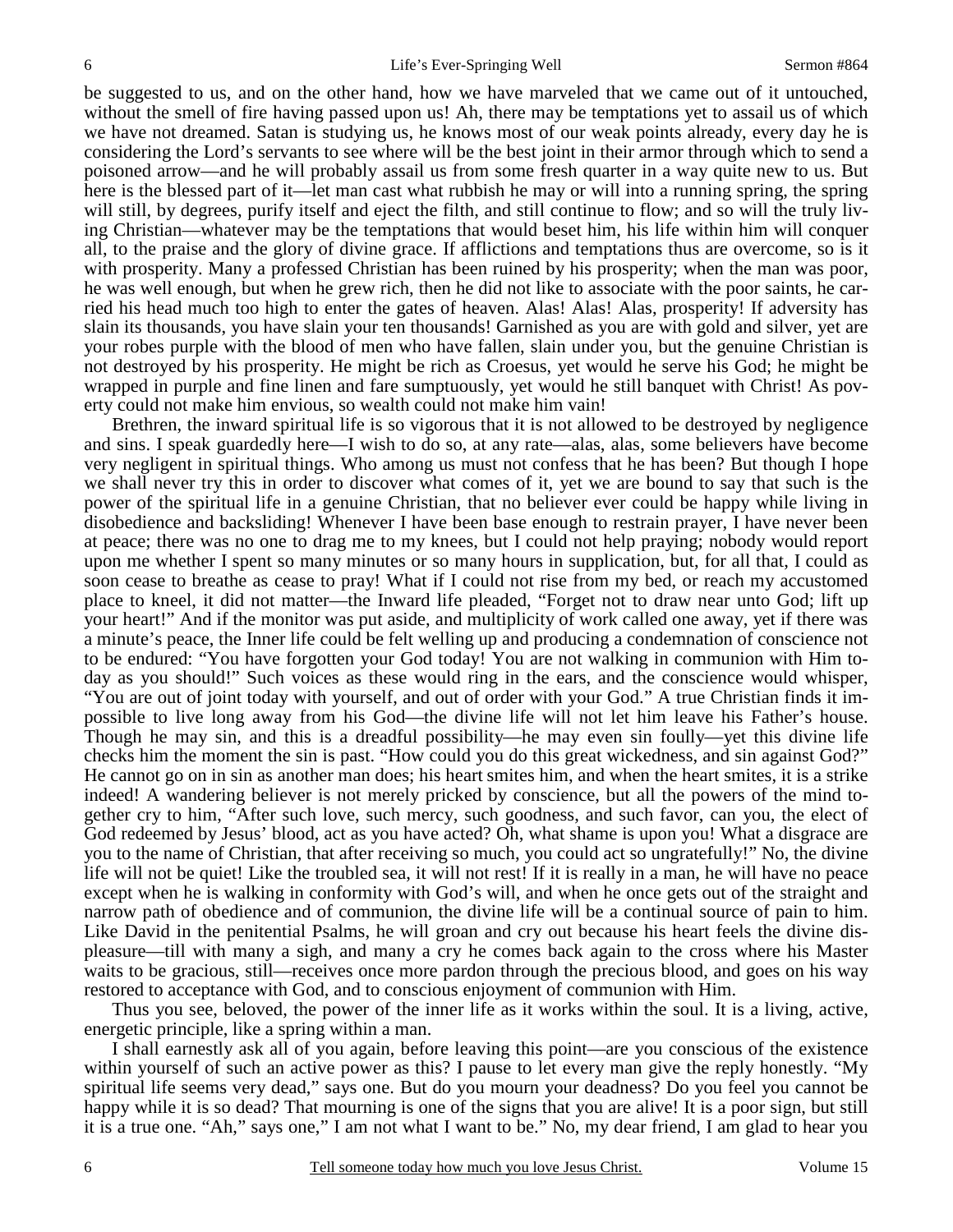say that, for if you were all you wanted to be, I should be afraid you had set up a very poor standard of what a Christian ought to be. "Alas!" cries another, "I am very conscious that my private prayers and my secret inner life, is not at all in the healthy state it should be." Then amend it, my dear brother! Earnestly seek to improve it, but at the same time be very thankful that you do not feel satisfied; bless God that you are not content, that you do not say, "Peace, peace," where there is no peace. I tell you the living spring cannot be stopped in its *action*. If you have but a cistern full of water, it will be quiet enough, but if it is a *spring*, it is forever seething, bubbling, gushing. When I have watched certain springs, I have seen them apparently casting up little particles of sand and dirt, making and casting down little circular mounds of earth—and so the Inner life within the spirit often brings to light to our own minds our faults, and our imperfections, so that nothing appears to be so active as our corruptions! Then we anxiously ask, "Is it living water that is bubbling up, or is it only the sand of my sin that is so full of energy?" beloved, grace lives and aspires! It is a rising flame, a springing well, and not a waterfall flowing down! It is a great mercy when the master principle within our spirits is not a going down, but a springing up! Be thankful for upward tendencies, and say unto the Lord—

## *"You of life the fountain are— Freely let me take of Thee. Spring up within my heart, Rise to all eternity."*

**IV.** I shall now turn, in the fourth place, to another truth of God taught us by the text. This divine life is A CONTINUAL AND EVERLASTING THING—"It shall be in him a well of water, springing up into *everlasting life.*"

 Jesus was sitting upon Jacob's well, and He might well have brought to the woman's memory how many classes of people had gathered around that well, and had passed away forever. Men had gone; harvests had been reaped; cattle had drunk, and flocks had been watered. Generations of men and beasts innumerable had come and gone—but there was the old well unchanged. So all in the world may change and alter, but the life within the Christian is intrinsically identical; it is evermore the same. Because Jesus lives we live. Some tell us of a godliness which comes and goes—beware of it, it is of no use! I have heard some speak of a grace that may be in a man, and yet he may lose it! Brothers and sisters, lose it? It is not worth having—lose it at once, and so avoid disappointment! But there is a grace, and of that the text speaks, which cannot be expelled from a man, but springs up into everlasting life! Get it, my beloved! And if you get it, it shall hold you fast, and abide in you, not to some *degree* of life—but to life *everlasting!* 

What is the reason why the inward principle in a Christian does not decay? Is it not because it is essentially immortal? This flesh would soon corrupt, but it is kept from corruption by the presence of the soul which acts as a refined salt to preserve the frame! Genuine grace is preserving, and is in itself incorruptible. The Christian's spring never dries up for this reason—he has struck the main fountain. I have heard of some wells which are drained dry by drought, or because some deeper well has taken away the supplies; the well which strikes the main fountain can never be dried under the severest drought. I am not afraid that anybody will reach a deeper life than the true Christian has found, for his life is hid with Christ in God. All his fresh springs are in God. He has struck into the eternal fountains of the divine life in Christ Jesus; none can go deeper; none can deprive him of the hidden sustenance of his soul. You who live upon excitement will be but deceitful brooks; you whose religion depends upon the elocution of the preacher, you whose piety depends on sacraments, you whose godliness rests in your own doings—you may very well become like the dry and stony beds of occasional torrents, but those who depend upon the work of Christ which He has finished, and upon the indwelling power of the Holy Spirit, who shall abide with them forever—shall renew their strength like the eagle's! They shall run, and not be weary; they shall walk, and not faint!

**V.** The last point is this. According to the text, this inward principle is PRE-EMINENTLY AND CONSTANTLY SATISFACTORY.

 Read the whole verse—"Whoever drinks of the water that I shall give him shall never thirst; but the water that I shall give him shall be in him a well of water springing up into everlasting life." That is to say, he who has Christ in him, the hope of glory, is perfectly satisfied. He could not have been content with the entire world beside—learning would only have revealed his ignorance; fame would only have made him more ambitious; wealth would have bowed him down with avarice, but Christ in his soul has